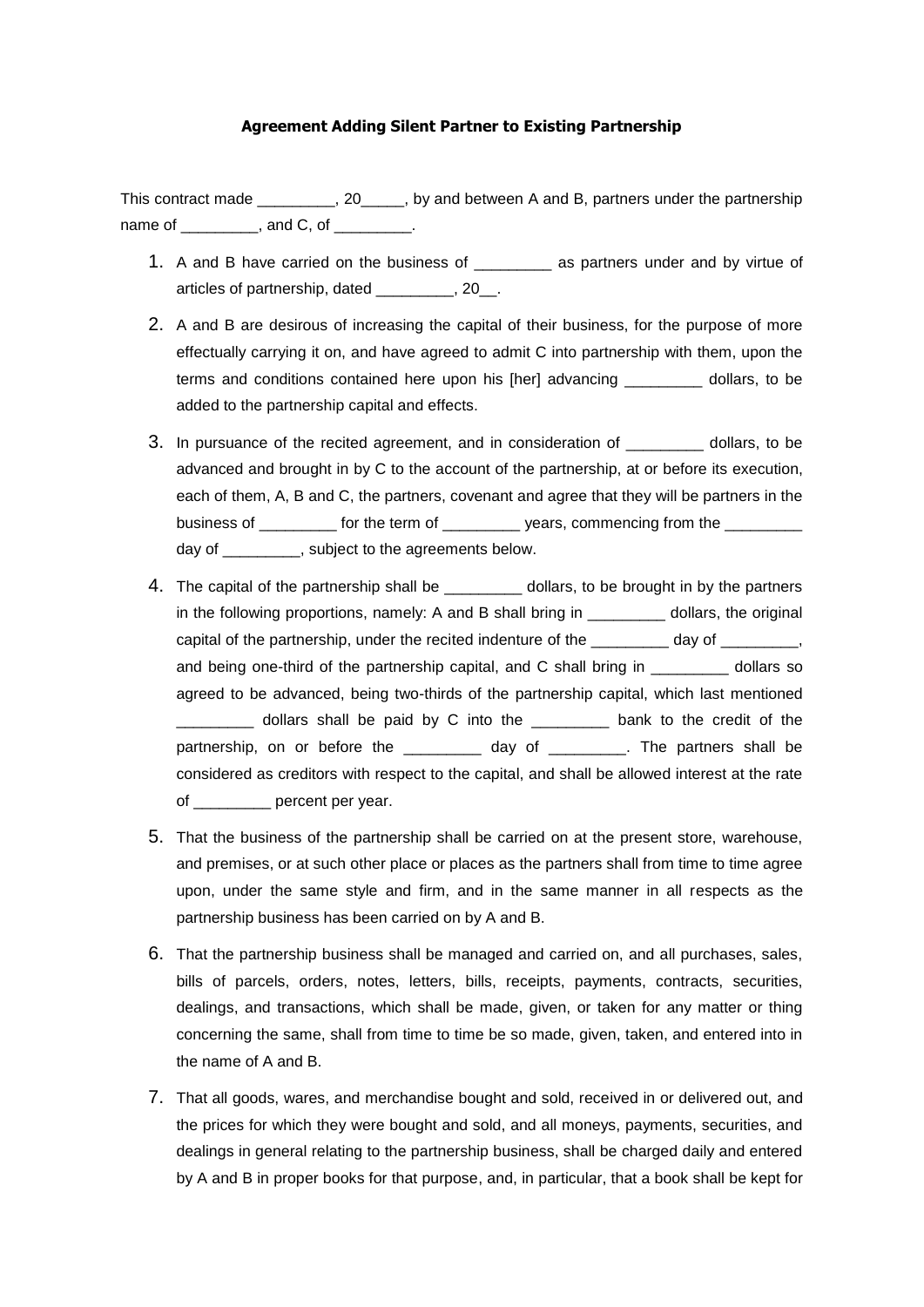the entry of the account of cash received and paid on the partnership account.

- 8. That A and B shall, during the continuance of the partnership, be the keepers of the cash, bonds, bills, notes, and other securities belonging to the partnership, and shall balance the partnership accounts once in every month in such manner as to exhibit the true state and condition of the affairs of the concern.
- 9. That if at any time during the continuance of the partnership any cash, or bills, or other securities are received by C on the partnership account, he [she] will immediately pay it to A and B. In case of making default in payment for the space of \_\_\_\_\_\_\_\_\_ days, then a sum equal to **Example 2** percent on the sum detained or withheld shall be charged against C by way of liquidated damages and not by way of penalty, and shall be retained out of his [her] share of the profits of the business, and added to the capital of the partnership for the general benefit of the whole concern.
- 10.That A and B will, at all times during the continuance of the partnership, devote the whole of their time and skill, and to the best of their abilities carry on all the affairs of the partnership, and shall not nor will, at any time during the continuance of such partnership, either directly or indirectly, be concerned in any other trade, business or profession.
- 11.That C shall not be required to bestow any attention, or to act in any way in the business any further than he [she] shall think fit nor shall he [she] during the continuance of the partnership, or at any other time, be prevented from carrying on any other business or trade, excepting that of \_\_\_\_\_\_\_\_\_, or any other profession or employment whatsoever, either on his [her] own account or in partnership with any other person or persons.
- 12.That the profits of the joint partnership concern, after deducting all the above expenses shall be divided into equal portions, and that A and B shall each receive **\_\_\_\_** parts of the profits. C shall receive \_\_\_\_\_\_\_\_ parts of the profits. Losses will be borne in the same proportions, unless they are caused by the willful neglect or default of either of the partners, in which case the loss so incurred shall be made good by the partner through whose default it shall arise;

[Insert any appropriate general clauses, such as requirement to pay private debts, prohibiting becoming surety, etc.]

13.That all money advanced by either of the partners on the joint partnership account, with the approbation of the others of them, and all sums of money which either of them shall permit to remain in the business, which, by the rules may be drawn out as part of ascertained profits shall be passed to his [her] credit in the partnership account, and be entered in the books of the partnership, and bear interest at the rate of \_\_\_\_\_\_\_\_\_ percent per annum for so long a time as it shall be permitted to remain and shall be considered as a distinct loan, as if it had been borrowed from any other person, and be accounted for and paid to him [her] before any division shall be made of the profits of the partnership.